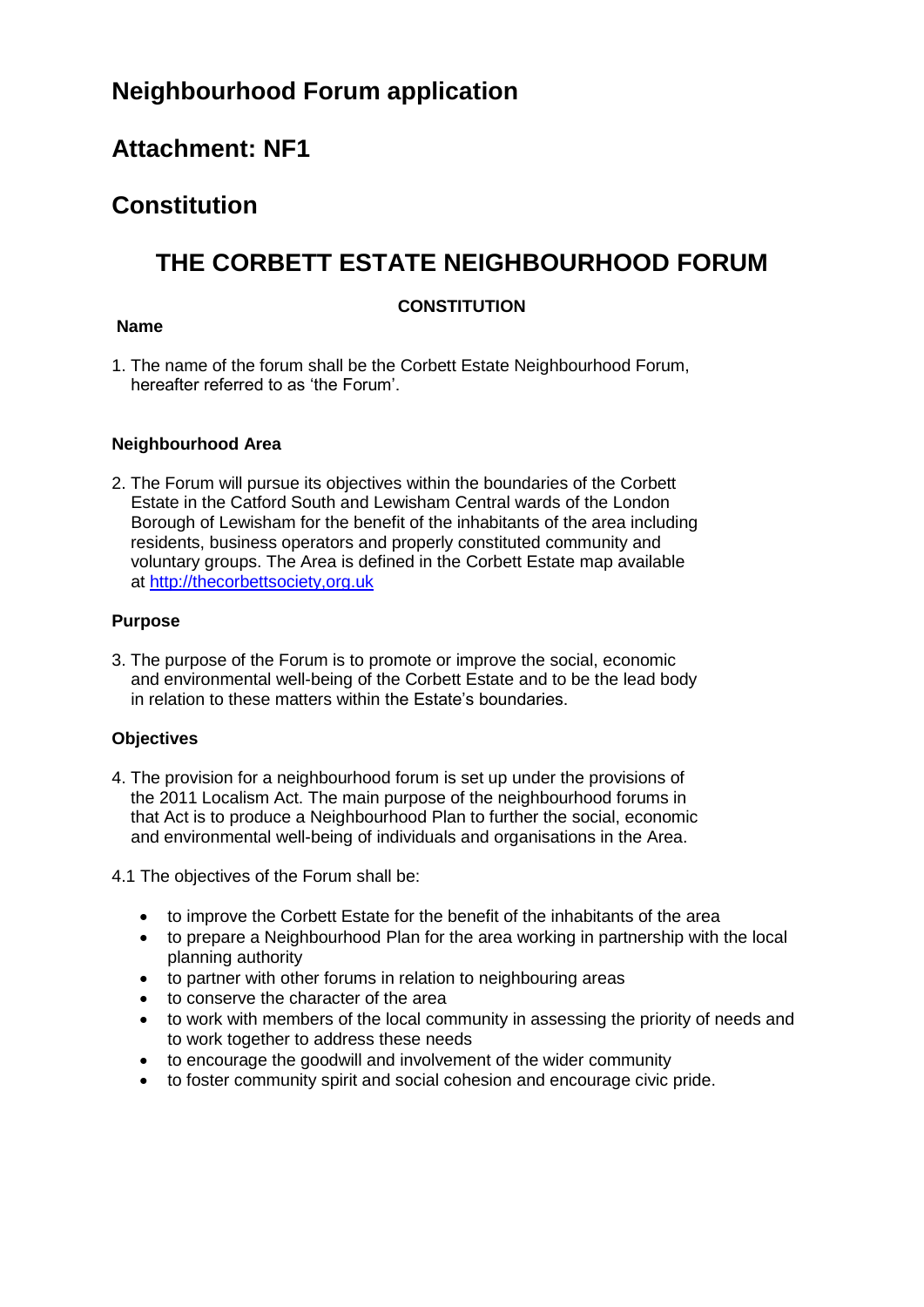# **Powers**

5. In furtherance of the objects, but not otherwise, the Forum's Management Committee may exercise the power:

- to promote the health and social, economic and environmental wellbeing of the residents of the area and to work together as members irrespective of gender, ethnicity, ability, religion, sexual orientation or political view
- to promote sustainable development, environmental improvement and conservation
- to work with groups of a similar nature and exchange information, advice and knowledge with them, including cooperation with other voluntary bodies, charities, statutory and non-statutory organisations
- to publicise and promote the work of the Forum and organise meetings, training courses, events, seminars and other activities
- invite and receive contributions and raise funds where appropriate, to finance the work of the Forum, and to open a bank account to manage such funds
- to employ such staff and/or volunteers (who shall not be members of the Management Committee) as are necessary to conduct activities to meet the objectives
- to take any form of action that is lawful, which is necessary to achieve the objects of the Forum, including taking out any contracts which it may see fit
- to receive contributions through voluntary donations.

### **Membership**

6.1 The Forum will comprise at least 21 individuals who live or work in the Corbett Estate Neighbourhood Area or is an elected Council member for any part of the Corbett Estate Neighbourhood Area.

6.2 Membership is voluntary and open to individuals who live or work in the Neighbourhood Area who have an interest in assisting the Forum to achieve its objectives, are willing to adhere to the rules of the Forum and who provide relevant contact details to the Secretary.

6.3 Membership shall be drawn from different places in the neighbourhood area and different sections of the community in the neighbourhood to reflect the diversity, character and inclusivity of the area.

6.4 Membership is open to elected Council members of Lewisham Central and Catford South wards

6.5 Associate membership of the Forum is also open to residents living close by to the Estate who may be affected by the development plan created by the Forum. Associate Members will be able to attend open meetings, including the AGM, but will not have voting rights.

6.6 All members shall have an equal vote.

6.7 The Secretary shall maintain a list of members, including associate members, at all times.

6.8 Any member of the Forum may resign their membership by providing the Secretary with written notice.

6.9 The Management Committee may decide to cancel any member's membership where rules are broken or there is a risk of damage to the effective running of the Forum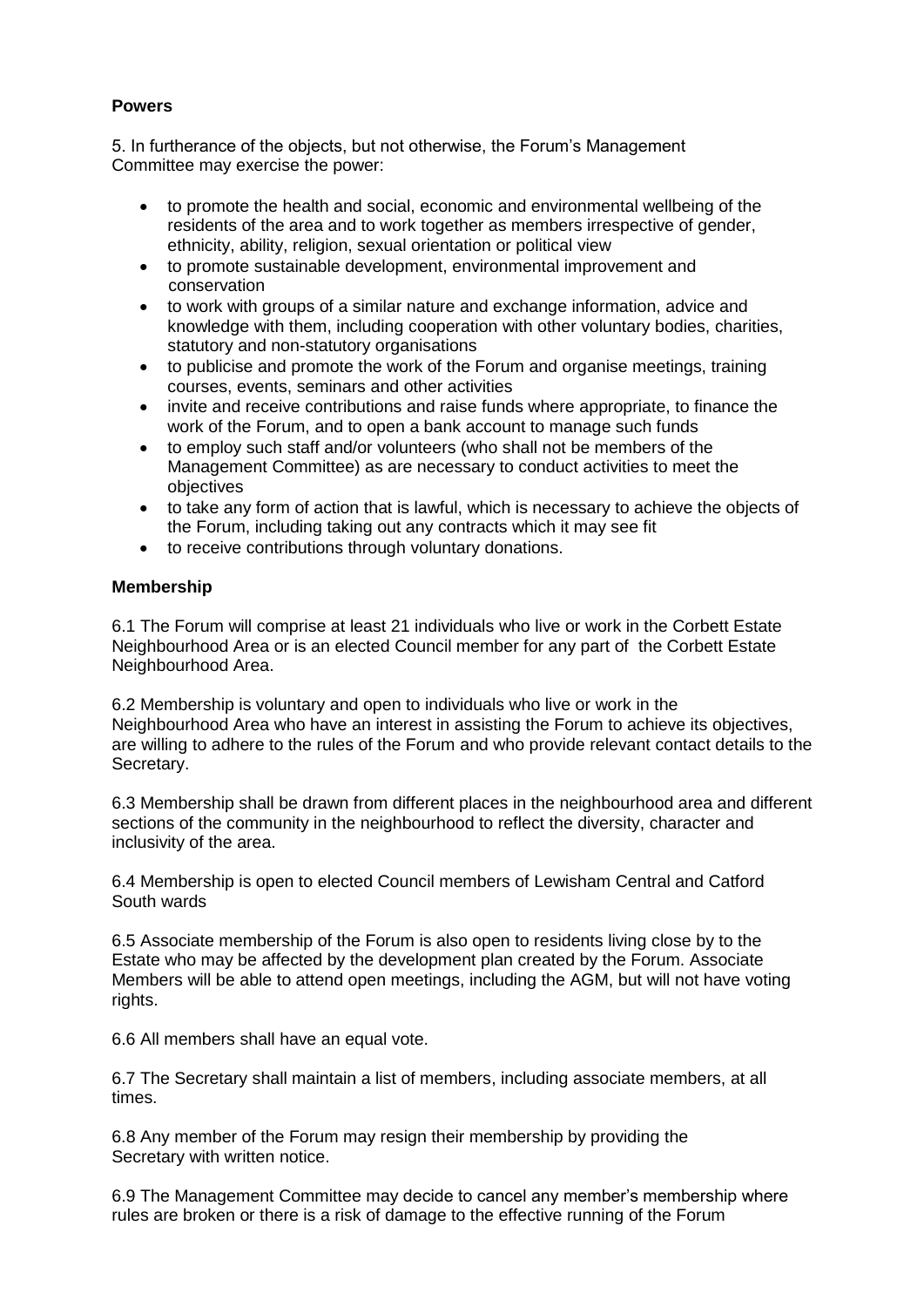### **Management Committee**

7.1 The Forum shall be administered by a Management Committee of up to 15 members who shall be elected at an Annual General Meeting for a period of one year and must stand for re-election at the Forum's AGM

7.2 The Chair, Vice Chair, Secretary and Treasurer will be appointed to serve for one year at the AGM.

7.4 Sub-committees or working groups can be appointed by the Management Committee to carry out specific tasks, consider policies and advise the Management Committee. All such groups shall include at least one member of the Management Committee.

7.5 The Management Committee can co-opt replacement members who shall have the same voting rights as all the other members of the Management Committee. They will be able to stand as officers.

7.6 A Management Committee member shall be asked to resign if failing, without reasonable explanation and previous apology, to attend three consecutive Management Committee meetings.

#### **Officers**

8.1 The Forum's Management Committee shall consist, as a minimum, of a Chair, Vice-Chair, Secretary and Treasurer appointed at the AGM

8.2 The Chair:

- shall provide leadership and motivation;
- shall be the chief presiding officer and chairperson for the Forum and meetings with a casting vote in any tie of votes
- shall lead the Forum in all formal communication and business with external organisations and individuals, being its spokesperson
- shall have the power to take decisions on urgent or delegated matters between meetings of the Forum
- shall enforce the Constitution.

8.3 Vice-Chair:

- shall be the Chair's alternate in their absence, with all the duties and responsibilities of the Chair during the Chair's absence
- shall be from another area of the neighbourhood or community organisation to that of the Chair.

8.4 Secretary:

• shall be responsible for maintaining all meeting records and notes and membership records

• shall be responsible for correspondence (including email) with Forum members and outside organisations.

8.5 Treasurer:

- shall be responsible for maintaining all budgetary records;
- shall be responsible for monitoring expenditure; and
- shall be responsible for the publication of statement of accounts.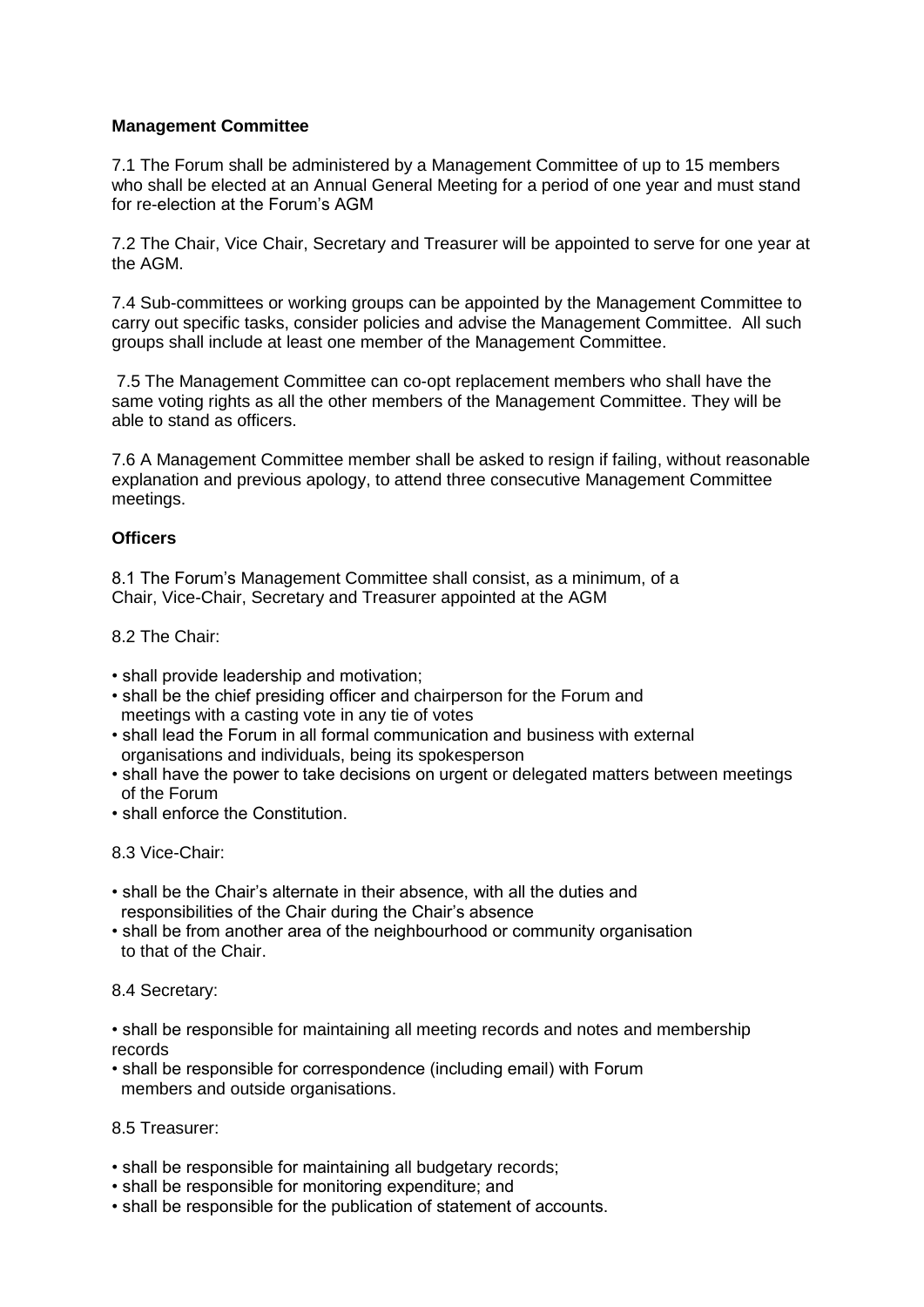# **Meetings**

•

9.1 General meetings

• all Forum members shall be invited to general meetings at least twice a year

• all members shall be given at least 28 days' notice by email of when a meeting is due to be held and all meetings will be publicised online

• for any general meeting business to be conducted, a quorum of at least 12 persons must be present at the meeting

9.2 Annual General Meetings:

• one of the Forum's general meetings shall be its Annual General Meeting (AGM) where the Management Committee will be elected and deliver a report of activities and provide a statement of income and expenditure

• • all Forum members are entitled to vote at the AGM. Voting shall be conducted by a show of hands on a majority basis. In the case of a tied vote, the Chair or an appointed deputy shall make the final decision

9.3 Special General Meetings:

• Special General Meetings may be called from time to time by the Management Committee solely to consider amendments to the constitution or dissolution of the Forum. These shall be subject to the same rules as for conduct of Annual General Meetings • A Special Emergency General Meeting shall be called if requested by at least 12 Forum members not on the Management Committee to raise any matter relating to management of the Forum. These meetings shall be subject to the same rules as for conduct of other general meetings.

9.4 Management Committee Meetings:

• The Management Committee shall meet up to six times a year dependant on requirements. • All Management Committee members shall be given at least 14 days' notice of when a meeting is due to be held, by email or as otherwise agreed at a meeting of the Management Committee.

• One third of Management Committee members must be present for a quorum

# **Finance**

10.1 Any money acquired by the Forum, including donations, contributions and bequests, shall be paid into an account operated by the Management Committee in the name of the Forum.

10.2 All funds must be applied to the objectives of the Forum and for no other purpose.

10.3 A bank account shall be opened in the name of the Forum. Any deeds, cheques etc relating to the Forum's bank account shall be signed by at least two of the following committee members: Chair, Treasurer or Secretary.

10.4 Any income/expenditure shall be the responsibility of the Treasurer who will be accountable to ensure funds are utilised effectively and that the Forum stays within budget.

10.5 Official accounts shall be maintained, and will be examined annually by an independent examiner who is not a member of the Forum.